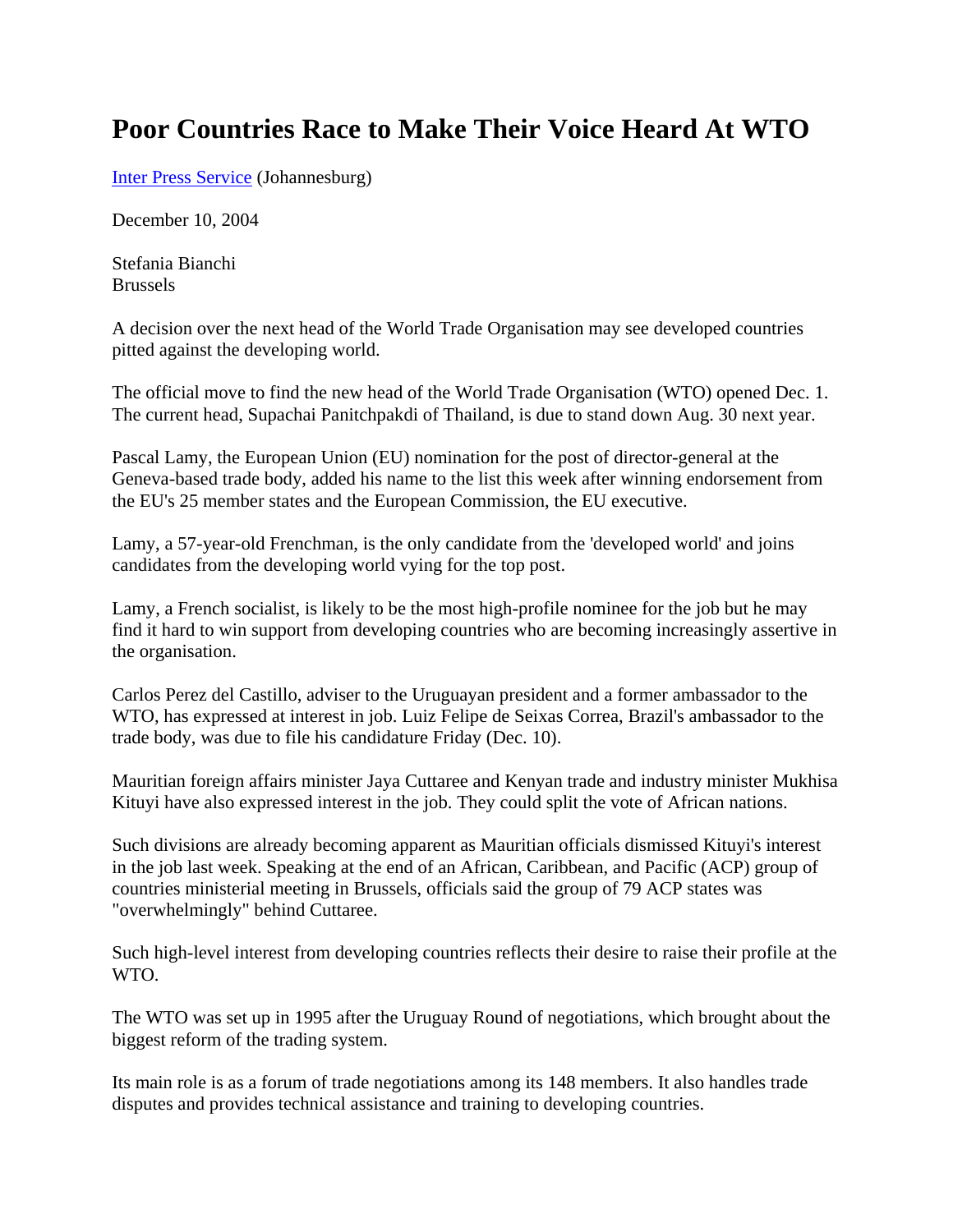The organisation's current chief still has nine months to serve, but the WTO is keen to avoid another row over the appointment of the new director-general. Such disputes had arisen in 1999. They split developing and developed countries, and left the organisation without a chair for months.

A compromise deal saw New Zealander Mike Moore take office for three years and then Panitchpakdi take office for three years after him. That decision replaced a four- year term for either.

Poorer members of the WTO will have a large share of the influence in selecting the new chief. It will be the job of each of the candidates therefore to convince these poorer countries that he is the right man for the role.

For Lamy this may not be easy.

Many developing countries were critical of Lamy's trade policy during his five-year term as EU commissioner when he played a key role in rescuing the WTO's stalled Doha round of trade liberalisation talks.

The poorer WTO members, who are becoming increasingly influential within the trade organisation, say it would increase the organisation's legitimacy if their nominee were to replace the present chief.

Perez del Castillo said last month the top job should go to either a Latin American or an African. Correia was quoted in the Financial Times newspaper this week as saying that he was prepared to press for his candidacy "on the basis of being a developing country fully committed to the system and to encouraging the participation of developing countries in the WTO.".

Lamy will also need to win the support of the ACP group of states which has closel links to the EU.

The group's own candidate, Cuttaree, has been drumming up support within the ACP bloc.

A spokesperson for the ACP secretariat in Brussels was reluctant to comment about the nominations before they were formalised, but others from the developing world are urging poorer countries to fight their corner at the body.

James Shikwati, director of the Kenyan non-governmental organisation (NGO) Inter Region Economic Network (IREN) says that the appointment of a head from the developing world would make it easier to "expose the poor nations to negotiations strategies" and may put a brake on "Developed World Agenda that seems to dominate all WTO discussions."

"It will be the most strategic thing to get somebody from a developing country head the WTO," Shikwati told IPS. "That will be a sign of commitment of not only opening up the world for trade but an avenue to dispel fears that WTO is merely a wealthy nations club with poor countries acting as mere pawns."